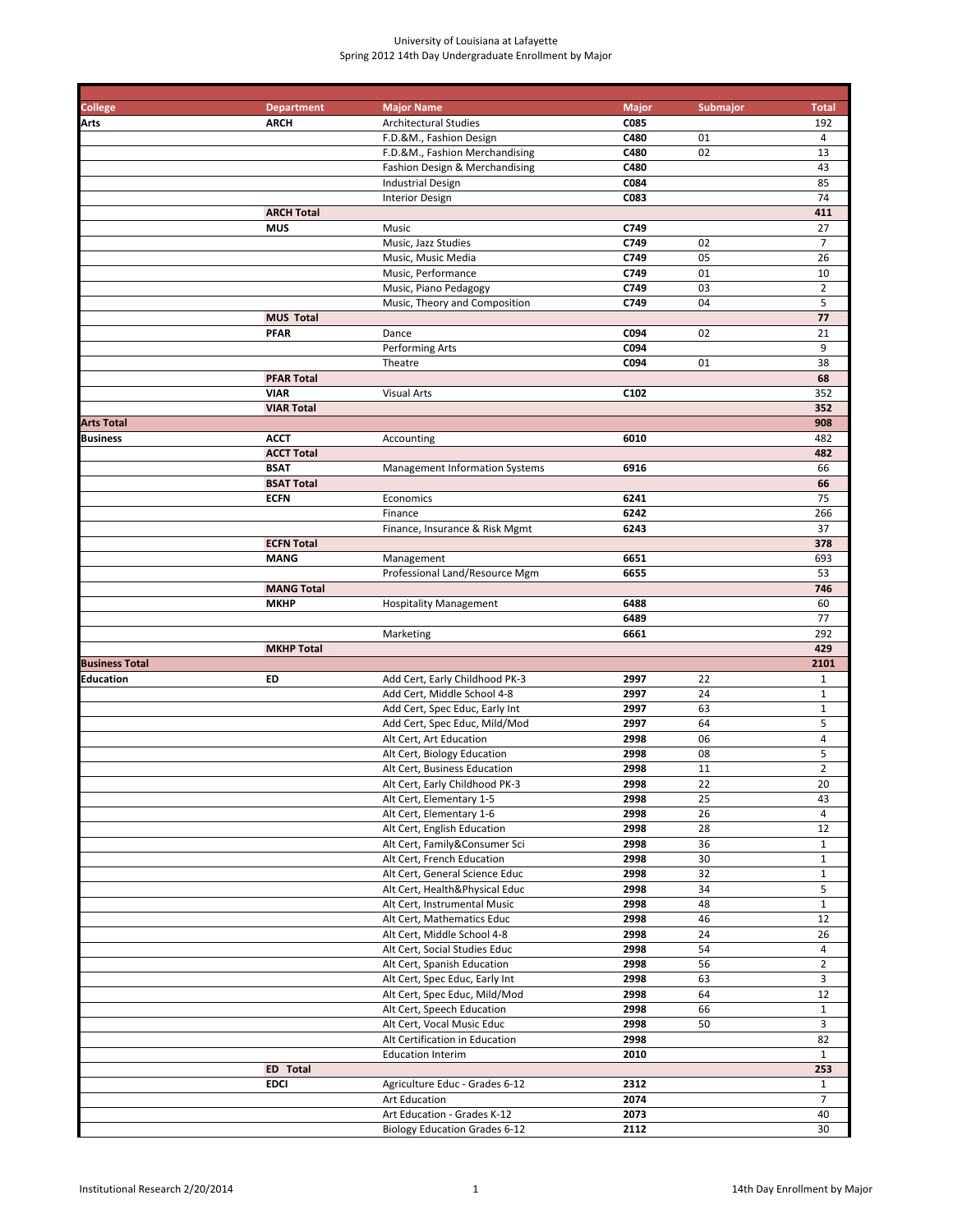|                              |                   | Business Educ - Grades 6-12    | 2140 |    | 18             |
|------------------------------|-------------------|--------------------------------|------|----|----------------|
|                              |                   | Chemistry Educ - Grades 6-12   | 2161 |    | $\overline{4}$ |
|                              |                   | Early Childhood - Grades PK-3  | 2260 |    | 323            |
|                              |                   | Earth Sci Educ - Grades 6-12   | 2314 |    | 3              |
|                              |                   |                                |      |    | 377            |
|                              |                   | Elementary Educ - Grades 1-5   | 2311 |    |                |
|                              |                   | English Education- Grades 6-12 | 2301 |    | 98             |
|                              |                   | Family&Consumer Sci Ed Gr 6-12 | 2315 |    | $\overline{2}$ |
|                              |                   | French Lang Educ Grades 6-12   | 2347 |    | 3              |
|                              |                   | General Science Educ - Gr 6-12 | 2316 |    | 5              |
|                              |                   |                                |      |    |                |
|                              |                   | Instrumental Music Ed- Gr K-12 | 2744 |    | 31             |
|                              |                   | Mathematics Educ - Grades 6-12 | 2670 |    | 59             |
|                              |                   | Middle School - Grades 4-8     | 2265 |    | 64             |
|                              |                   | Music Educ, Instrumental       | 2373 | 48 | 5              |
|                              |                   |                                |      | 50 |                |
|                              |                   | Music Educ, Vocal              | 2373 |    | $\mathbf{1}$   |
|                              |                   | Physics Education- Grades 6-12 | 2830 |    | $\overline{2}$ |
|                              |                   | SCED, Biology Education        | 2377 | 08 | 5              |
|                              |                   | SCED, Business Education       | 2377 | 11 | $\overline{2}$ |
|                              |                   | SCED, Earth Science Education  | 2377 | 20 | 3              |
|                              |                   |                                |      |    |                |
|                              |                   | SCED, English Education        | 2377 | 28 | 17             |
|                              |                   | SCED, General Science Educ     | 2377 | 32 | $\mathbf{1}$   |
|                              |                   | SCED, Mathematics Education    | 2377 | 46 | 9              |
|                              |                   | SCED, Social Studies Education | 2377 | 54 | 12             |
|                              |                   |                                | 2377 | 66 | $\mathbf{1}$   |
|                              |                   | SCED, Speech Education         |      |    |                |
|                              |                   | Social Studies Educ - Gr 6-12  | 2920 |    | 102            |
|                              |                   | Special Education MM - Gr 1-12 | 2376 |    | 22             |
|                              |                   | Speech Education - Grades 6-12 | 2961 |    | $\overline{4}$ |
|                              |                   | Vocal Music Educ - Grades K-12 | 2746 |    | 12             |
|                              |                   |                                |      |    |                |
|                              | <b>EDCI Total</b> |                                |      |    | 1263           |
|                              | <b>KNES</b>       | <b>Athletic Training</b>       | 2473 |    | 142            |
|                              |                   | Kinesiology - Grades K-12      | 2474 |    | 115            |
|                              |                   | Kinesiology, Exercise Science  | 2474 | 05 | 540            |
|                              |                   | Kinesiology, Hlth Promotion    | 2474 | 10 | 64             |
|                              |                   |                                |      |    |                |
|                              |                   | Kinesiology, Sports Management | 2474 | 20 | 147            |
|                              |                   | Online Hlth Promotion & Wellns | 2474 | 30 | $\overline{4}$ |
|                              | <b>KNES Total</b> |                                |      |    | 1012           |
| <b>Education Total</b>       |                   |                                |      |    | 2528           |
| Engineering                  | <b>CHEE</b>       |                                | 4170 |    | 180            |
|                              |                   | <b>Chemical Engineering</b>    |      |    |                |
|                              | <b>CHEE Total</b> |                                |      |    | 180            |
|                              | <b>CIVE</b>       | Civil Engineering              | 4180 |    | 169            |
|                              | <b>CIVE Total</b> |                                |      |    | 169            |
|                              | <b>EECE</b>       | Elec Engr, Computer Engr       | 4281 |    | 79             |
|                              |                   | Elec Engr, Telecomm Engr       | 4283 |    | 4              |
|                              |                   |                                |      |    |                |
|                              |                   | <b>Electrical Engineering</b>  | 4280 |    | 150            |
|                              | <b>EECE Total</b> |                                |      |    | 233            |
|                              | <b>ITEC</b>       | <b>Industrial Technology</b>   | 4552 |    | 326            |
|                              | <b>ITEC Total</b> |                                |      |    | 326            |
|                              |                   |                                |      |    |                |
|                              | <b>MCHE</b>       | Mech Engineering, CAD/CAM      | 4681 |    | $\mathbf{1}$   |
|                              |                   | <b>Mechanical Engineering</b>  | 4680 |    | 435            |
|                              | <b>MCHE Total</b> |                                |      |    | 436            |
|                              | <b>PETE</b>       | Petroleum Engineering          | 4790 |    | 241            |
|                              | <b>PETE Total</b> |                                |      |    | 241            |
|                              |                   |                                |      |    |                |
| <b>Engineering Total</b>     |                   |                                |      |    | 1585           |
| <b>General Studies</b>       | GS                | Gen Studies, Applied Sciences  | G005 |    | 159            |
|                              |                   | Gen Studies, Arts and Human    | G001 |    | 272            |
|                              |                   | Gen Studies, Behavioral Sci    | G003 |    | 246            |
|                              |                   | Gen Studies, Natural Sciences  | G002 |    | 6              |
|                              |                   |                                |      |    |                |
|                              |                   | General Studies, Interim       | G000 |    | 29             |
|                              | <b>GS</b> Total   |                                |      |    | 712            |
| <b>General Studies Total</b> |                   |                                |      |    | 712            |
| Liberal Arts                 | <b>CJUS</b>       | Criminal Justice               | H929 |    | 353            |
|                              | <b>CJUS Total</b> |                                |      |    |                |
|                              |                   |                                |      |    | 353            |
|                              | <b>CMCN</b>       | Mass Comm-Advertising Sequence | H962 | 01 | 73             |
|                              |                   | Mass Comm-Broadcasting Seq     | H962 | 02 | 147            |
|                              |                   | Mass Comm-Journalism Sequence  | H962 | 03 | 54             |
|                              |                   | <b>Mass Communication</b>      | H962 |    | 3              |
|                              |                   |                                |      |    |                |
|                              |                   | Organizational Communication   | H961 |    | 29             |
|                              |                   |                                |      |    |                |
|                              |                   | <b>Public Relations</b>        | H965 |    | 192            |
|                              | <b>CMCN Total</b> |                                |      |    | 498            |
|                              | <b>CODI</b>       |                                | H963 |    | 195            |
|                              | <b>CODI Total</b> | Speech Pathology and Audiology |      |    | 195            |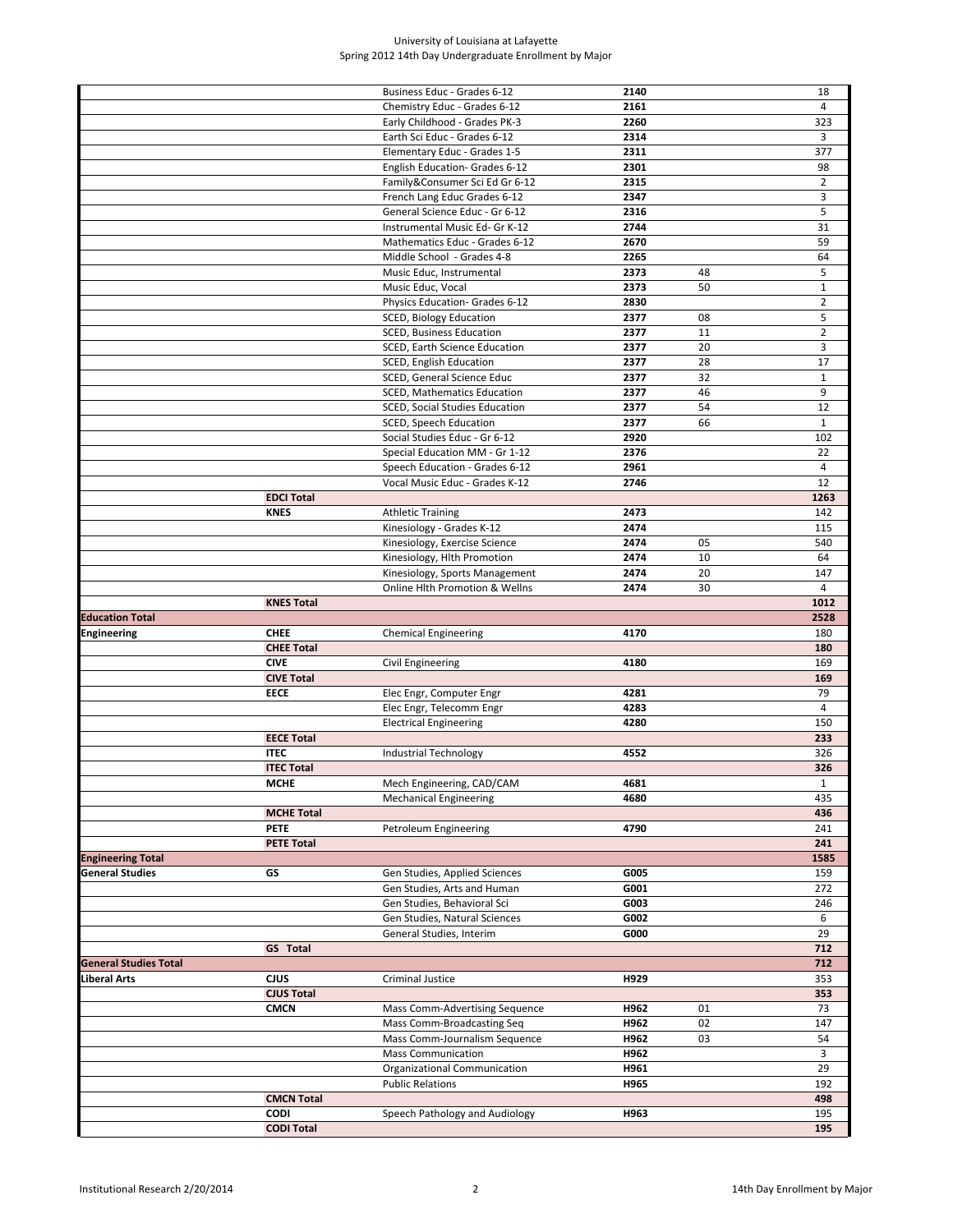|                      | <b>ENGL</b>       | English                               | H301        |    | 165            |
|----------------------|-------------------|---------------------------------------|-------------|----|----------------|
|                      | <b>ENGL Total</b> |                                       |             |    | 165            |
|                      |                   |                                       |             |    |                |
|                      | <b>FORL</b>       | Modern Languages                      | H345        |    | 7              |
|                      |                   | Modern Languages, Francophone         | H345        | 02 | 13             |
|                      |                   | Modern Languages, French              | H345        | 01 | 5              |
|                      |                   | Modern Languages, German              | H345        | 04 | $\mathbf{1}$   |
|                      |                   |                                       |             | 03 |                |
|                      |                   | Modern Languages, Spanish             | H345        |    | 20             |
|                      |                   | Modern Languages, Spanish ED          | H345        | 13 | 3              |
|                      | <b>FORL Total</b> |                                       |             |    | 49             |
|                      | <b>HIGE</b>       | History                               | H501        |    | 141            |
|                      | <b>HIGE Total</b> |                                       |             |    | 141            |
|                      |                   |                                       |             |    |                |
|                      | LA                | Moving Image Arts                     | H541        |    | 66             |
|                      |                   | <b>Undeclared Liberal Arts</b>        | H009        |    | 78             |
|                      | LA Total          |                                       |             |    | 144            |
|                      | PHIL              | Philosophy                            | H810        |    | 6              |
|                      |                   |                                       |             |    | 6              |
|                      | <b>PHIL Total</b> |                                       |             |    |                |
|                      | <b>POLS</b>       | <b>International Relations</b>        | H921        | 02 | 18             |
|                      |                   | <b>Political Science</b>              | H921        |    | 81             |
|                      |                   | Political Science - Pre-Law           | H921        | 01 | 115            |
|                      | <b>POLS Total</b> |                                       |             |    | 214            |
|                      | <b>PSYC</b>       |                                       |             |    |                |
|                      |                   | Psychology                            | H870        |    | 498            |
|                      | <b>PSYC Total</b> |                                       |             |    | 498            |
|                      | SOCI              | Anthropology                          | H924        |    | 51             |
|                      |                   | Child and Family Studies              | H481        |    | 189            |
|                      |                   | Sociology                             | H925        |    | 140            |
|                      |                   |                                       |             |    |                |
|                      | <b>SOCI Total</b> |                                       |             |    | 380            |
| Liberal Arts Total   |                   |                                       |             |    | 2643           |
| Nursing              | <b>ALHP</b>       | Dental Hygiene                        | 5772        |    | 6              |
|                      |                   | <b>Dietetics</b>                      | 5486        |    | 129            |
|                      |                   | <b>Health Services Administration</b> | 5487        |    | 4              |
|                      |                   |                                       |             |    |                |
|                      |                   | Pre-Dental Hygiene                    | 5773        |    | 64             |
|                      | <b>ALHP Total</b> |                                       |             |    | 203            |
|                      | <b>BSN</b>        | Mobility in Nursing Education         | 5770        | 01 | 12             |
|                      |                   | Nursing                               | 5770        |    | 1039           |
|                      |                   |                                       |             |    | 1051           |
|                      | <b>BSN Total</b>  |                                       |             |    |                |
|                      | <b>HIM</b>        | <b>Health Information Management</b>  | 5728        |    | 146            |
|                      | <b>HIM Total</b>  |                                       |             |    | 146            |
| <b>Nursing Total</b> |                   |                                       |             |    | 1400           |
| Sciences             | <b>BIOL</b>       | Bio Resources / Diversity             | <b>S117</b> | 10 | $\overline{7}$ |
|                      |                   |                                       |             |    |                |
|                      |                   | Biology                               | <b>S117</b> |    | 619            |
|                      |                   | Micro Biology                         | <b>S117</b> | 20 | $\overline{2}$ |
|                      |                   | Microbiology                          | S721        |    | 26             |
|                      |                   | Pre Vet Two Year Transfer             | S064        |    | 6              |
|                      |                   | Pre-Med Tech, Transfer Program        |             |    |                |
|                      |                   |                                       | <b>S727</b> |    | 13             |
|                      |                   | Resource Biology/Biodiversity         | <b>S118</b> |    | 16             |
|                      | <b>BIOL Total</b> |                                       |             |    | 689            |
|                      | CHEM              | Chemistry                             | <b>S161</b> |    | 63             |
|                      |                   | Pre-Pharmacy Two Year Transfer        | <b>S162</b> |    | 96             |
|                      |                   |                                       |             |    |                |
|                      | <b>CHEM Total</b> |                                       |             |    | 159            |
|                      | <b>CMIX</b>       | <b>Business Informatics</b>           | <b>S300</b> | 01 | 32             |
|                      |                   | Digital Media Technology              | <b>S300</b> | 03 | 14             |
|                      |                   | <b>Healthcare Informatics</b>         | <b>S300</b> | 02 | 3              |
|                      |                   | Informatics                           | <b>S300</b> |    | $\mathbf{1}$   |
|                      |                   |                                       |             |    |                |
|                      |                   | <b>Systems Administration</b>         | <b>S300</b> | 04 | 24             |
|                      | <b>CMIX Total</b> |                                       |             |    | 74             |
|                      | <b>CMPS</b>       | Computer Science                      | S191        |    | 281            |
|                      | <b>CMPS Total</b> |                                       |             |    | 281            |
|                      | <b>GEOL</b>       | Geology                               | S410        |    | 63             |
|                      |                   |                                       |             |    |                |
|                      | <b>GEOL Total</b> |                                       |             |    | 63             |
|                      | <b>GEOS</b>       | Digital Geography                     | <b>S200</b> | 03 | $\mathbf{1}$   |
|                      |                   | <b>Environmental Quality</b>          | <b>S200</b> | 02 | 13             |
|                      |                   | <b>Environmental Science</b>          | <b>S200</b> |    | $\overline{2}$ |
|                      |                   |                                       |             |    |                |
|                      |                   | Soil and Water Conservation           | <b>S200</b> | 01 | 6              |
|                      | <b>GEOS Total</b> |                                       |             |    | 22             |
|                      |                   |                                       |             |    |                |
|                      | <b>MATH</b>       | Mathematics                           | S671        |    | 39             |
|                      |                   |                                       |             |    |                |
|                      | <b>MATH Total</b> |                                       |             |    | 39             |
|                      | <b>PHYS</b>       | Physics                               | <b>S830</b> |    | 17             |
|                      | <b>PHYS Total</b> |                                       |             |    | 17             |
|                      | <b>RRES</b>       | Agribusiness, Concentration           | <b>S128</b> | 01 | $\overline{7}$ |
|                      |                   | Animal Science, Concentration         | <b>S128</b> | 02 | 54             |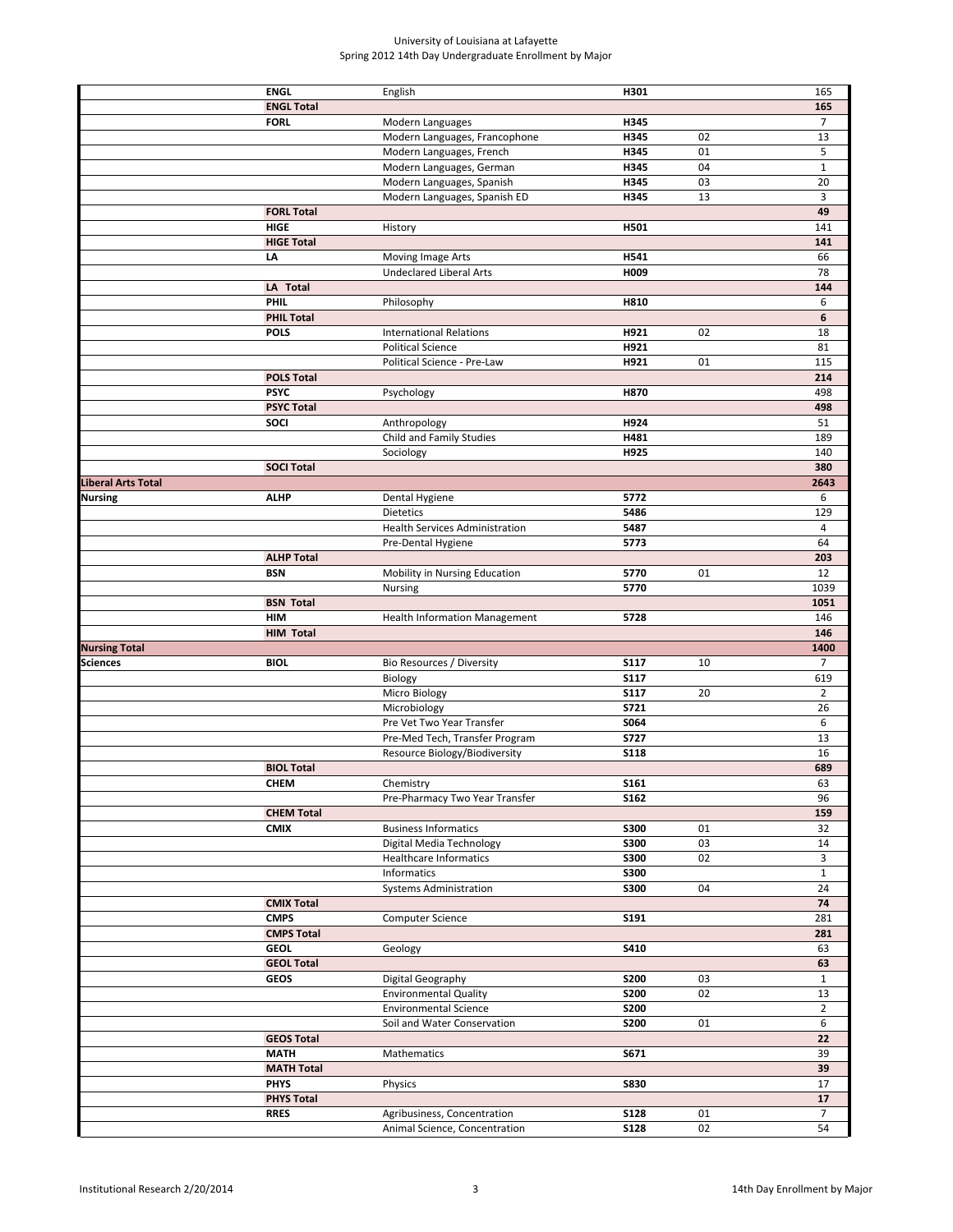|                                 |                   | Environmental & Sustainable Re | S034        |    | 36             |
|---------------------------------|-------------------|--------------------------------|-------------|----|----------------|
|                                 |                   | Landscape& Horticulture Mgmt   | <b>S128</b> | 04 | 6              |
|                                 |                   | Nat. Resources&Envir Quality   | S034        | 01 | 11             |
|                                 |                   | Plant Science, Concentration   | <b>S128</b> | 03 | 4              |
|                                 |                   | Pre Vet Two Year Transfer      | S063        |    | 14             |
|                                 |                   | Res Conservation&Comm Sustain  | S034        | 02 | 3              |
|                                 |                   | Sustainable Agriculture        | <b>S128</b> |    | $\overline{2}$ |
|                                 | <b>RRES Total</b> |                                |             |    | 137            |
|                                 | <b>SI</b>         | <b>Undeclared Science</b>      | S009        |    | 39             |
|                                 | SI Total          |                                |             |    | 39             |
| <b>Sciences Total</b>           |                   |                                |             |    | 1520           |
| <b>University College</b>       | UC                | Doors Program                  | 7008        |    | 261            |
|                                 |                   | High School - Dual Enrollment  | 7012        |    | 189            |
|                                 |                   | Non-ULL Cross Enrollment       | 7100        |    | 10             |
|                                 |                   | Post Baccalaureate             | 7001        |    | 97             |
|                                 |                   | Special Non Degree Undergrad   | 7000        |    | 9              |
|                                 |                   | <b>Visiting Student</b>        | 7004        |    | 15             |
|                                 | <b>UC</b> Total   |                                |             |    | 581            |
| <b>University College Total</b> |                   |                                |             |    | 581            |
| <b>Grand Total</b>              |                   |                                |             |    | 13978          |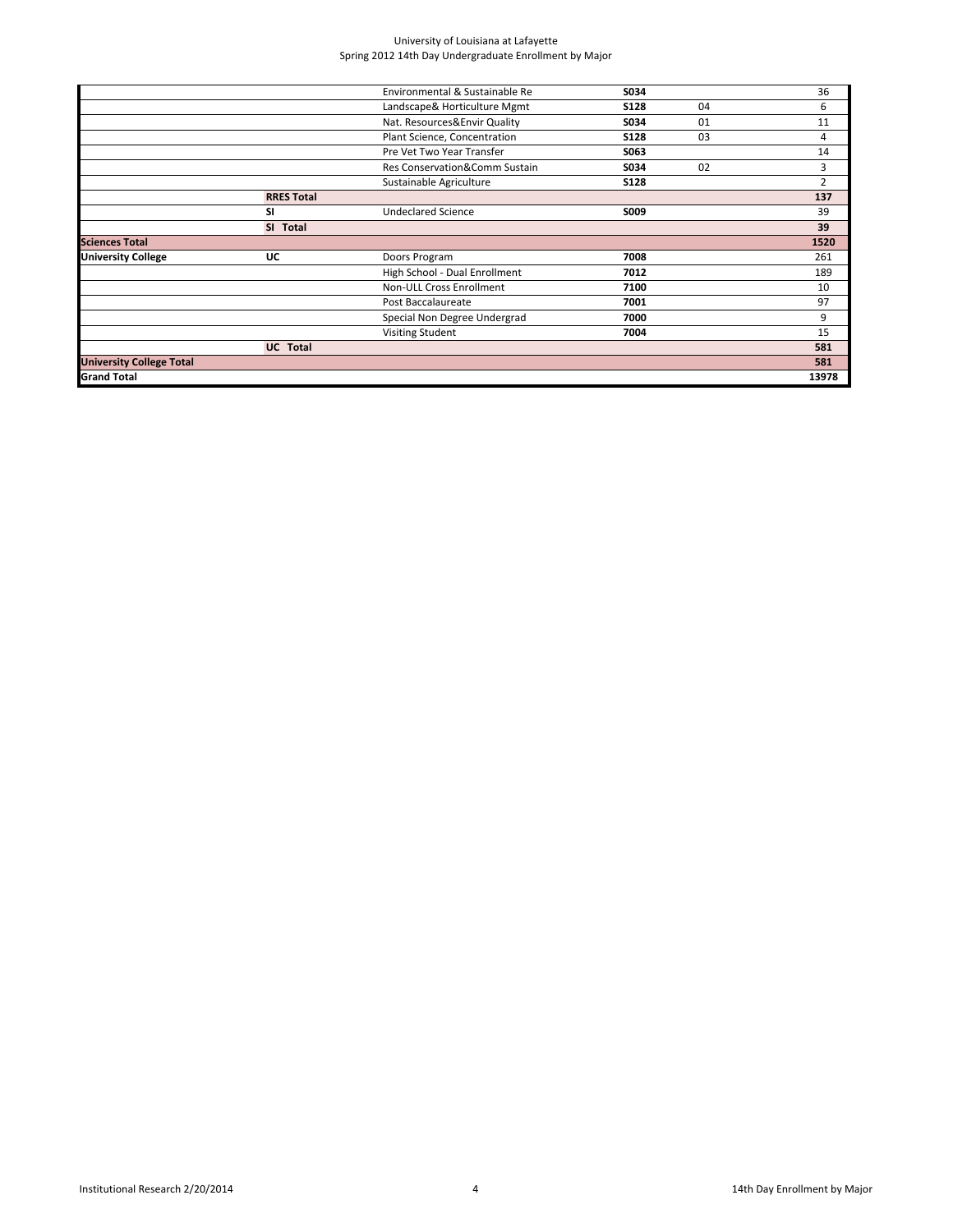| College                      | <b>Department</b> | <b>Major Name</b>                 | <b>Major</b><br>Submajor | <b>Total</b>   |
|------------------------------|-------------------|-----------------------------------|--------------------------|----------------|
| Arts                         | <b>ARCH</b>       | Architecture                      | 8085                     | 32             |
|                              | <b>ARCH Total</b> |                                   |                          | 32             |
|                              | <b>MUS</b>        | Music                             | 8746                     | 20             |
|                              | <b>MUS Total</b>  |                                   |                          | 20             |
| <b>Arts Total</b>            |                   |                                   |                          | 52             |
| Business                     | <b>MBA</b>        | Health Care Admin - Certificate   | 8122                     | $\mathbf{1}$   |
|                              |                   | <b>Health Care Administration</b> | 8121                     | 35             |
|                              |                   | Masters of Business Admin         | 8120                     | 178            |
|                              | <b>MBA Total</b>  |                                   |                          | 214            |
| <b>Business Total</b>        |                   |                                   |                          | 214            |
| Education                    | <b>EDCI</b>       | Curriculum and Instruction        | 8377                     | 21             |
|                              |                   | ELEM ED & SPEC ED M/MOD GR 1-5    | 8370                     | 8              |
|                              |                   | <b>Gifted Education</b>           | 8378                     | 22             |
|                              |                   | SCND ED & SPEC ED M/MOD GR6-12    | 8379                     | 12             |
|                              | <b>EDCI Total</b> |                                   |                          | 63             |
|                              | <b>EDFL</b>       | <b>Educational Leadership</b>     | 8387                     | 39             |
|                              |                   | Educational Leadership Ed.D.      | 8389                     | 79             |
|                              |                   | Grad Cert NPS Administration      | <b>8C01</b>              | 11             |
|                              |                   |                                   |                          |                |
|                              | <b>EDFL Total</b> |                                   |                          | 129            |
| <b>Education Total</b>       |                   |                                   |                          | 192            |
| <b>Engineering</b>           | <b>CHEE</b>       | <b>Chemical Engineering MSE</b>   | 8173                     | 3              |
|                              |                   | Engineering, Chemical Option      | 8172                     | 11             |
|                              | <b>CHEE Total</b> |                                   |                          | 14             |
|                              | <b>CIVE</b>       | <b>Civil Engineering MSE</b>      | 8183                     | 16             |
|                              |                   | Engineering, Civil Option         | 8182                     | 13             |
|                              | <b>CIVE Total</b> |                                   |                          | 29             |
|                              | <b>EECE</b>       | <b>Computer Engineering</b>       | 8283                     | 10             |
|                              |                   |                                   | 8289                     | 27             |
|                              |                   | <b>Electrical MSE</b>             | 8285                     | 3              |
|                              |                   | Telecommunications                | 8284                     | 10             |
|                              | <b>EECE Total</b> |                                   |                          | 50             |
|                              | <b>ENGR</b>       | Ph.D. Systems Engineering CHEM    | 8174                     | $\overline{2}$ |
|                              |                   | Ph.D. Systems Engineering CIVE    | 8184                     | $\mathbf 1$    |
|                              |                   | Ph.D. Systems Engineering ELEE    | 8286                     | $\mathbf 2$    |
|                              |                   | Ph.D. Systems Engineering MCHE    | 8684                     | $\mathbf{1}$   |
|                              | <b>ENGR Total</b> |                                   |                          | 6              |
|                              | <b>MCHE</b>       | Engineering, Mechanical Opt       | 8682                     | 6              |
|                              |                   | <b>Mechanical Engineering MSE</b> | 8683                     | 15             |
|                              | <b>MCHE Total</b> |                                   |                          | 21             |
|                              |                   |                                   |                          |                |
|                              | <b>PETE</b>       | Engineering, Petroleum Opt        | 8792                     | 24             |
|                              |                   | Petroleum Engineering MSE         | 8793                     | 18             |
|                              | <b>PETE Total</b> |                                   |                          | 42             |
| <b>Engineering Total</b>     |                   |                                   |                          | 162            |
| Graduate School              | <b>COUE</b>       | <b>Counselor Education</b>        | 8010                     | 60             |
|                              | <b>COUE Total</b> |                                   |                          | 60             |
|                              | GR                | <b>Entree Program</b>             | 8001                     | 59             |
|                              |                   | Masters Plus 30                   | 8008                     | $\overline{7}$ |
|                              |                   | Special Non Degree Graduate       | 8000                     | $\overline{2}$ |
|                              | <b>GR</b> Total   |                                   |                          | 68             |
| <b>Graduate School Total</b> |                   |                                   |                          | 128            |
| Liberal Arts                 | <b>CMCN</b>       | Communication                     | 8961                     | 42             |
|                              | <b>CMCN Total</b> |                                   |                          | 42             |
|                              | <b>CODI</b>       | Appl Language & Speech Science    | 8969                     | 22             |
|                              |                   | Speech Pathology/Audiology        | 8963                     | 54             |
|                              | <b>CODI Total</b> |                                   |                          | 76             |
|                              | <b>ENGL</b>       | English                           | 8301                     | 24             |
|                              |                   |                                   | 8306                     | 76             |
|                              | <b>ENGL Total</b> |                                   |                          | 100            |
|                              | <b>FORL</b>       | Francophone Studies               | 8349                     | 20             |
|                              |                   | French                            | 8341                     | 10             |
|                              | <b>FORL Total</b> |                                   |                          | 30             |
|                              | HIGE              | History                           | 8501                     | 30             |
|                              |                   |                                   |                          |                |
|                              | <b>HIGE Total</b> |                                   |                          | 30             |
|                              | <b>PSYC</b>       | Psychology                        | 8872                     | 35             |
|                              | <b>PSYC Total</b> |                                   |                          | 35             |
| <b>Liberal Arts Total</b>    |                   |                                   |                          | 313            |